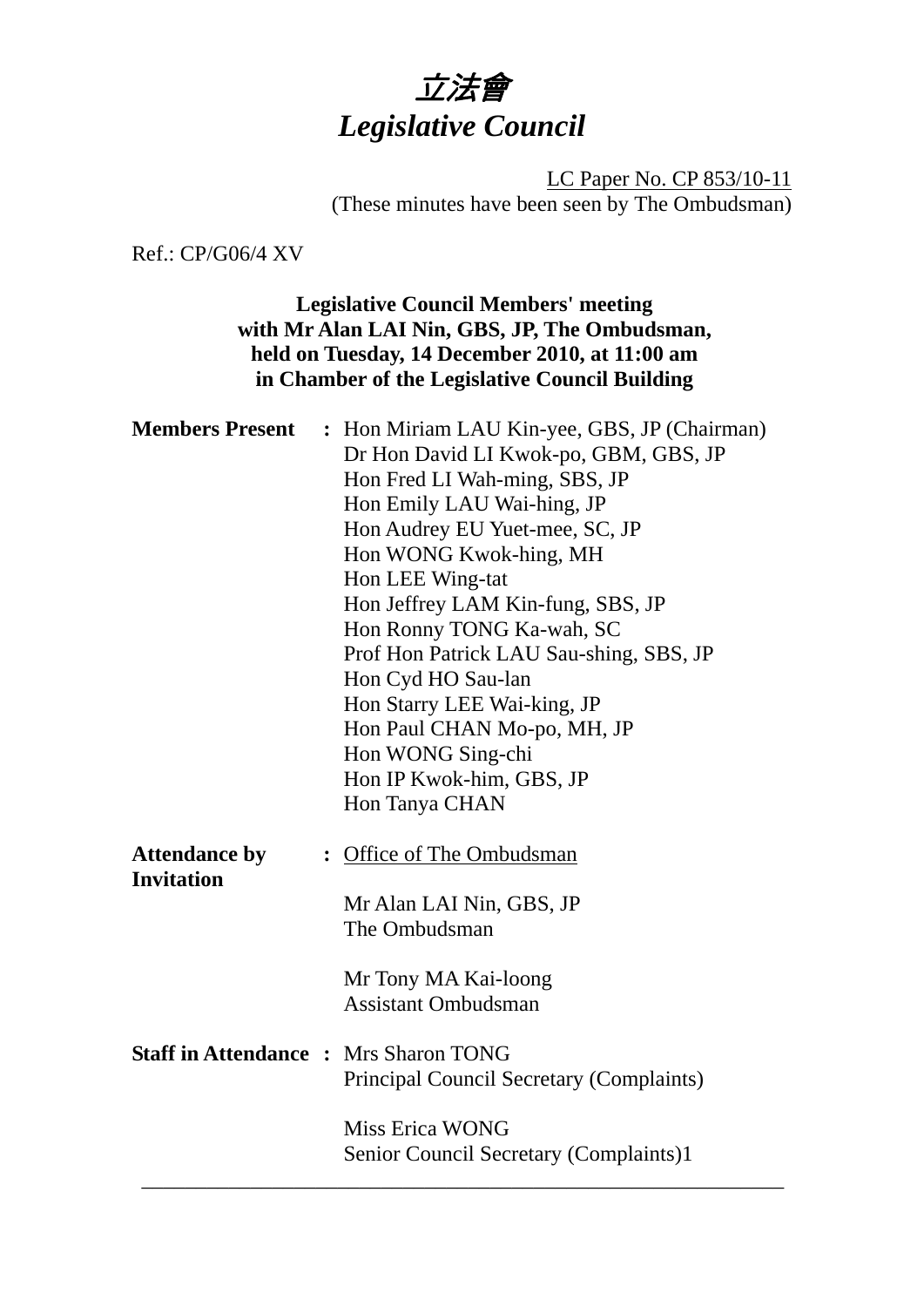The Chairman welcomed Mr Alan LAI, The Ombudsman, and Mr Tony MA, Assistant Ombudsman to the meeting. She said that the purposes of the meeting were for The Ombudsman to brief Members on the work of The Ombudsman's Office (the Office), and to exchange views on issues of mutual concern. The Chairman reminded Members that the meeting was not covered by the Legislative Council (Powers and Privileges) Ordinance (Cap. 382) and that individual cases would not be discussed.

# **I. The work of The Ombudsman's Office in the previous year**

(LC Paper No. CP 248/10-11)

#### Briefing by The Ombudsman

2. The Ombudsman said that in the past several years, The Office received about 1 000 enquiries and 400 complaints per month. In the 2009-2010 reporting year, the Office completed seven direct investigations and concluded eight direct investigation assessments. A total of 203 recommendations were made to improve various aspects of public administration, and about 97% of the recommendations had been accepted for implementation. From April to October 2010, the Office received a total of 7 270 enquiries and 3 369 complaints. When compared with the same period in the 2009-2010 reporting year, the number of complaints had increased by 10% in the first seven months of the 2010-2011 reporting year. From April to October 2010, three direct investigations had been completed and five were still in progress. As regards direct investigation assessments, six had been completed and 15 were in progress. The Office would announce the results of two direct investigations during the fourth week of December 2010.

3. Regarding Ms Cyd HO's question on whether the Office would actively initiate any investigation into the ways adopted by the Education Bureau (EDB) to monitor textbook publishers to see if they had launched excessive promotion which might have pushed up the prices of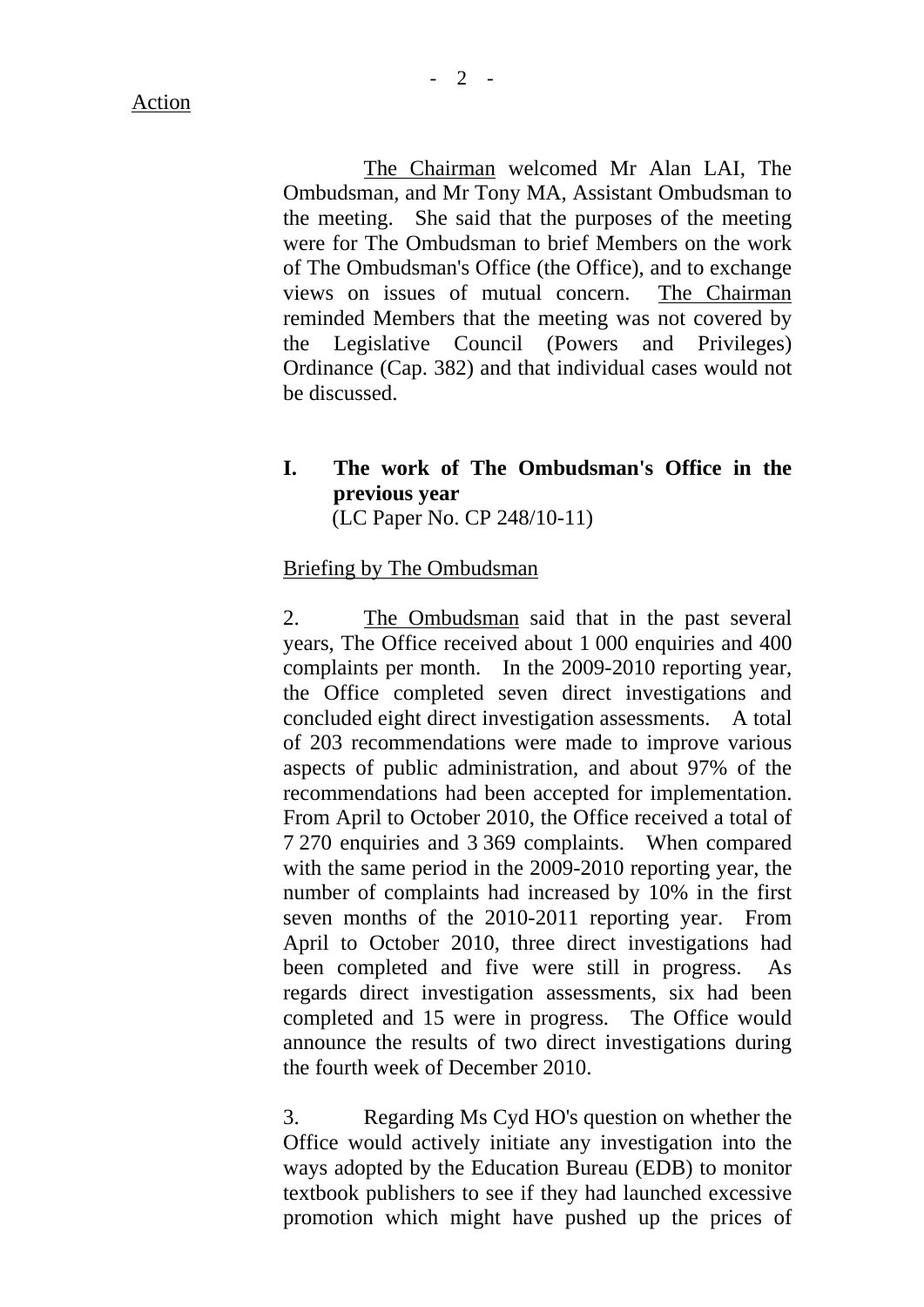textbooks, The Ombudsman advised that the Administration had set up a working group to make recommendations for improving the school textbook system to help lower the price of textbooks and submitted a report in 2009. Implementation of a key recommendation, namely, the "debundling of pricing of textbooks, teaching and learning materials" had been postponed to year 2011-2012. The Office also noticed that the report did not mention the Administration's role in monitoring schools' compliance with the principles and guidelines devised by EDB on selection of textbooks by schools. The Office was seeking EDB's clarification on the above issues and would decide on what follow-up action to take after receiving its reply.

4. In response to Ms Cyd HO's question on whether The Ombudsman would actively investigate into the support services required by students with specific learning difficulties in finding other school places after they had missed education, The Ombudsman advised that the Office had initiated in September 2010 a direct investigation to examine the system for admission of students to Schools for Social Development (SSD) and subsequent reintegration of SSD students with mainstream students. The Office planned to complete the direct investigation and announce the results in mid-2011.

5. Ms Cyd HO hoped that the investigation would help integrating SSD leavers back into mainstream schools.

### Discussion

### *Re-opened cases handled by the Office*

6. Referring to the 96 re-opened cases handled by the Office in the 2009-2010 reporting year, Mr WONG Kwok-hing enquired about the reason behind and the nature of such cases. The Ombudsman explained that for those cases which had been closed for being unpursuable, the complainants concerned subsequently supplemented new information and requested the Office to assess their cases again. If the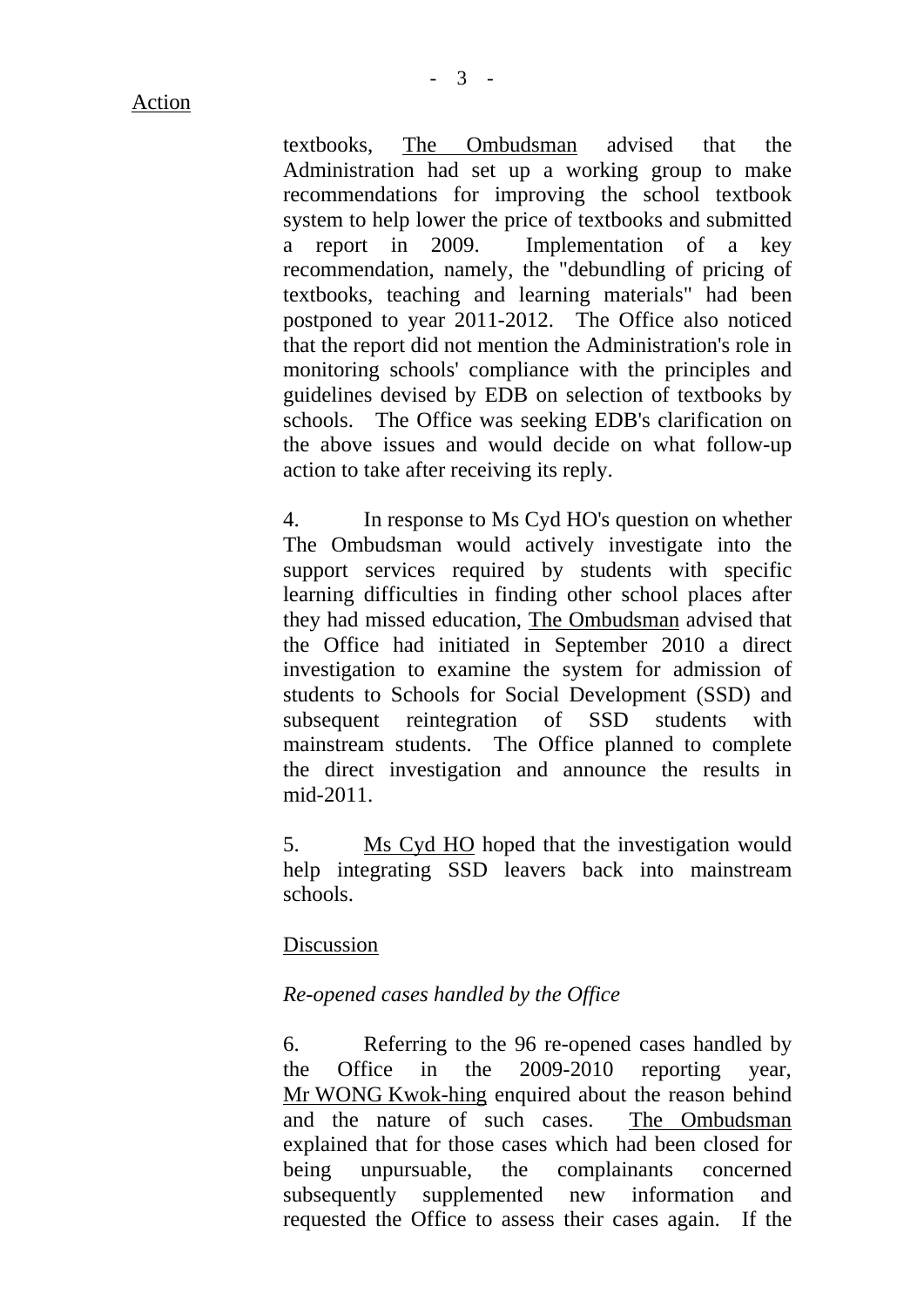evidence was adequate, the Office would re-open the cases and start inquiry.

7. Mr WONG Kwok-hing further enquired why there were no statistics for re-opened cases for the 2007-2008 and 2008-2009 reporting years. The Ombudsman responded that statistics for such cases as a special category were only compiled starting from the 2009-2010 reporting year.

## *Operation of private columbaria*

8. Mr Wong Kwok-hing expressed concern about the nuisance caused by the operation of private columbaria to residents living in the vicinity. Mr WONG said that while residents of various districts had for many years lodged complaints with the Administration for such operations, the government departments concerned tried to shirk their responsibilities and the problems still could not be properly resolved. In this connection, he asked whether The Ombudsman would consider initiating a direct investigation into the issue.

9. The Ombudsman replied that in view of the complexity of the issue of private columbaria, the Office had started to collect relevant information for analysis. The Office did not rule out the possibility of conducting a direct investigation. In response to Mr WONG Kwok-hing's further enquiry about the investigation schedule, if any, The Ombudsman responded that it was difficult for him to set out a schedule at this moment given the complexity of the matter which touched on issues involving the purview of different government departments, the terms of land leases, provisions in the law, etc. The Office would look into the information collected and see if it was related to the aspect of policy formulation or maladministration.

### *The post-service work of Mr LEUNG Chin-man*

10. Mr LEE Wing-tat said that the "Select Committee to Inquire into Matters Relating to the Post-service Work of Mr LEUNG Chin-man" (the Select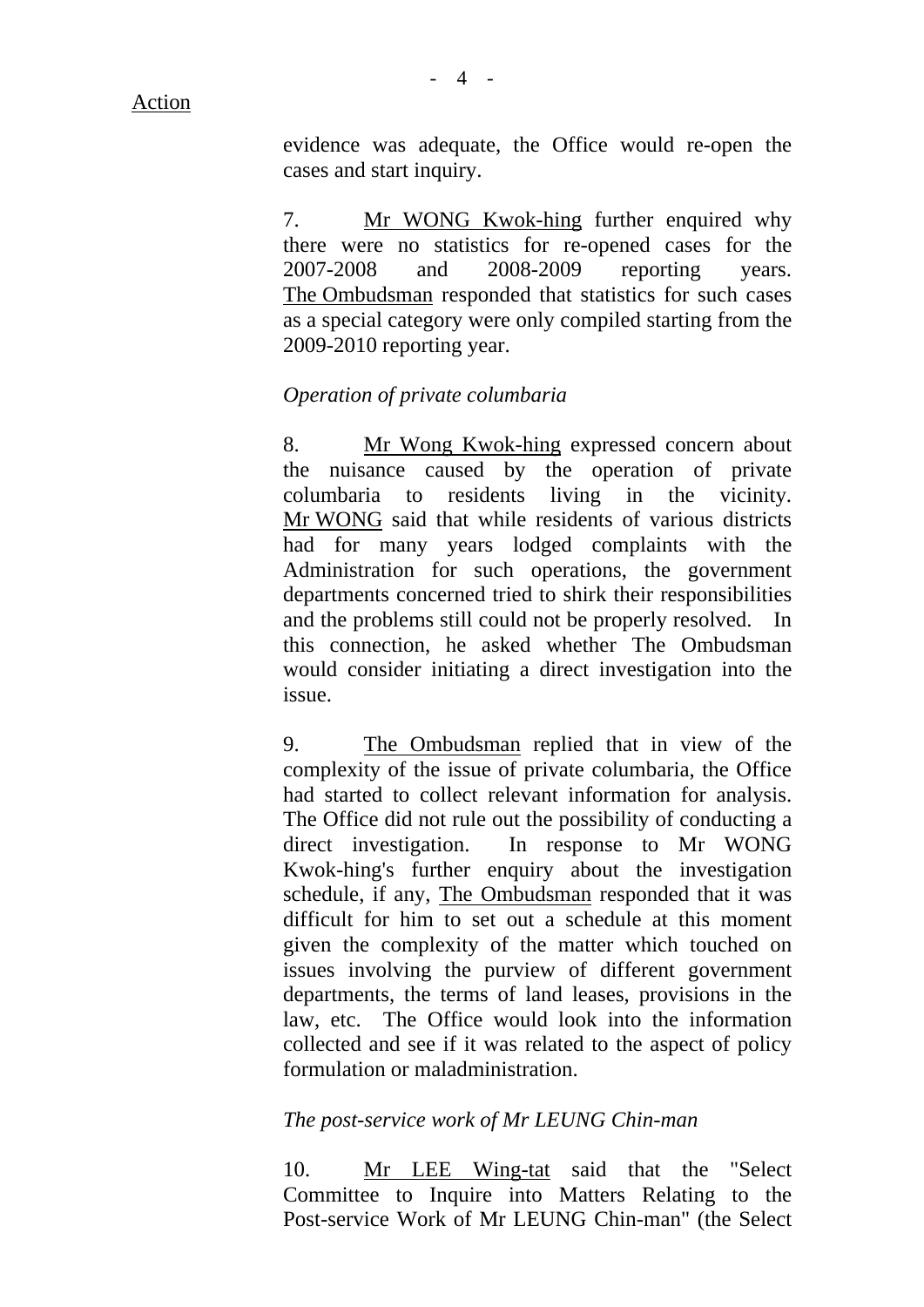Committee) had completed work and had made recommendations to the Administration for consideration and improvement. The Select Committee was not vested with power to conduct criminal investigations or take punitive action. He envisaged that if the Administration did not take punitive action against the relevant government officials as recommended in the final report published by the Select Committee, some members of the public might request The Ombudsman to look into the matter. In this connection, Mr LEE asked whether The Ombudsman would conduct a direct investigation into this case.

11. The Ombudsman explained that as stipulated clearly in Schedule 2 to The Ombudsman Ordinance (Cap. 397) (the Ordinance), he did not have the power to investigate complaints related to personnel matters and disciplinary actions.

12. In response to Mr LEE Wing-tat's further enquiry on whether The Ombudsman would consider amending the Ordinance to expand his power to cover complaints relating to personnel matters, The Ombudsman stated that his predecessor had proposed that the Office be empowered to investigate complaints about administrative aspects surrounding personnel matters, but even that was rejected by the Administration.

13. Mr LEE Wing-tat opined that if The Ombudsman was empowered to investigate cases related to personnel matters and punitive actions, The Ombudsman could make recommendations to the Administration for taking punitive actions against government officials in case of maladministration or substandard performance, such as reduction of pay, when necessary.

*Co-ordination between government departments on provision of public services* 

14. Mr Fred LI said that at the meeting held in 2009, The Ombudsman reported two issues of particular concern to the Chief Executive (CE) relating to the lack of inter-departmental co-ordination. These included the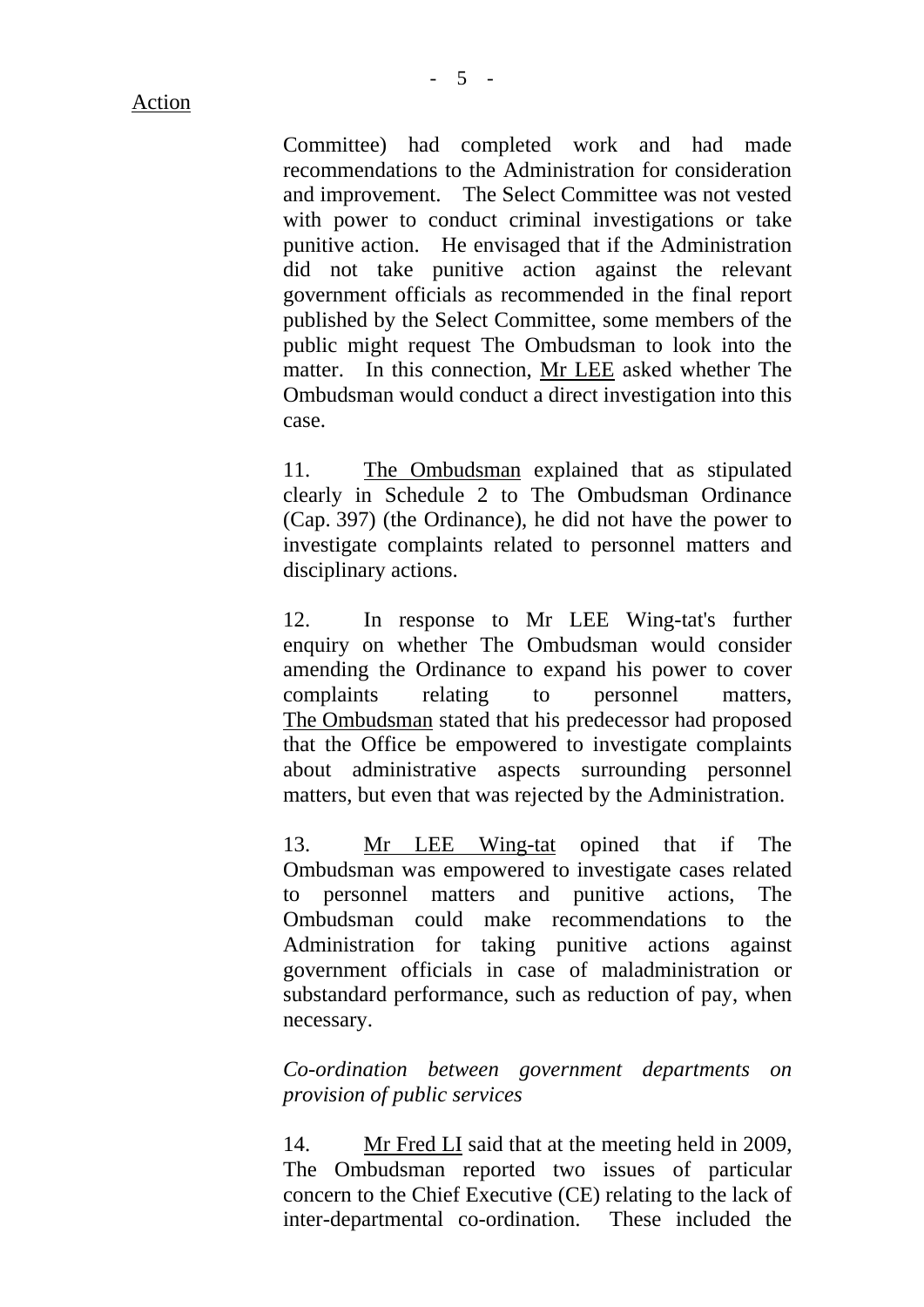Joint Office staffed by the Buildings Department (BD) and the Food and Environmental Hygiene Department for providing a one-stop service to deal with seepage complaints, which had not been performing its duty effectively due to organizational defects, and the inadequate inter-departmental co-ordination which had posed common problems in street management. He asked what action had been taken by CE so far to rectify the above problems. Mr LI also noted from The Ombudsman's Annual Report 2010 that individual government departments were found to do things in their own way and neglect other departments in cases of complaints that involved more than one department, and such a lack of effective inter-departmental co-ordination had become a major form of maladministration.

15. The Ombudsman responded that the Chief Secretary for Administration had recently submitted the Government Minute in response to the Annual Report 2010 of The Ombudsman which was tabled at the Legislative Council meeting on 7 July 2010. On the issue of water seepage, the Administration had been making progress in improving the modus operandi of the Joint Office in handling such complaints. BD had recently been awarding longer term contracts for its consultants to reduce the turnover of short-term contract staff. As regards street management, support from District Councils had been sought for inter-departmental clearance operations in tackling the problems at the district level where necessary.

16. Quoting from figure 3.5(b) of The Ombudsman's Annual Report 2010 that "negligence, omissions" accounted for 12.7% among all acts of maladministration substantiated in 2009-2010 and this percentage was the highest in the past five years, Mr Fred LI enquired which acts of maladministration were found to be more serious and what The Ombudsman would do to work towards the resolution of the problem.

17. The Ombudsman explained that with regard to full investigations, the top three types of acts of maladministration substantiated in 2009-2010 were (i) failure to follow procedures, delay; (ii) error, wrong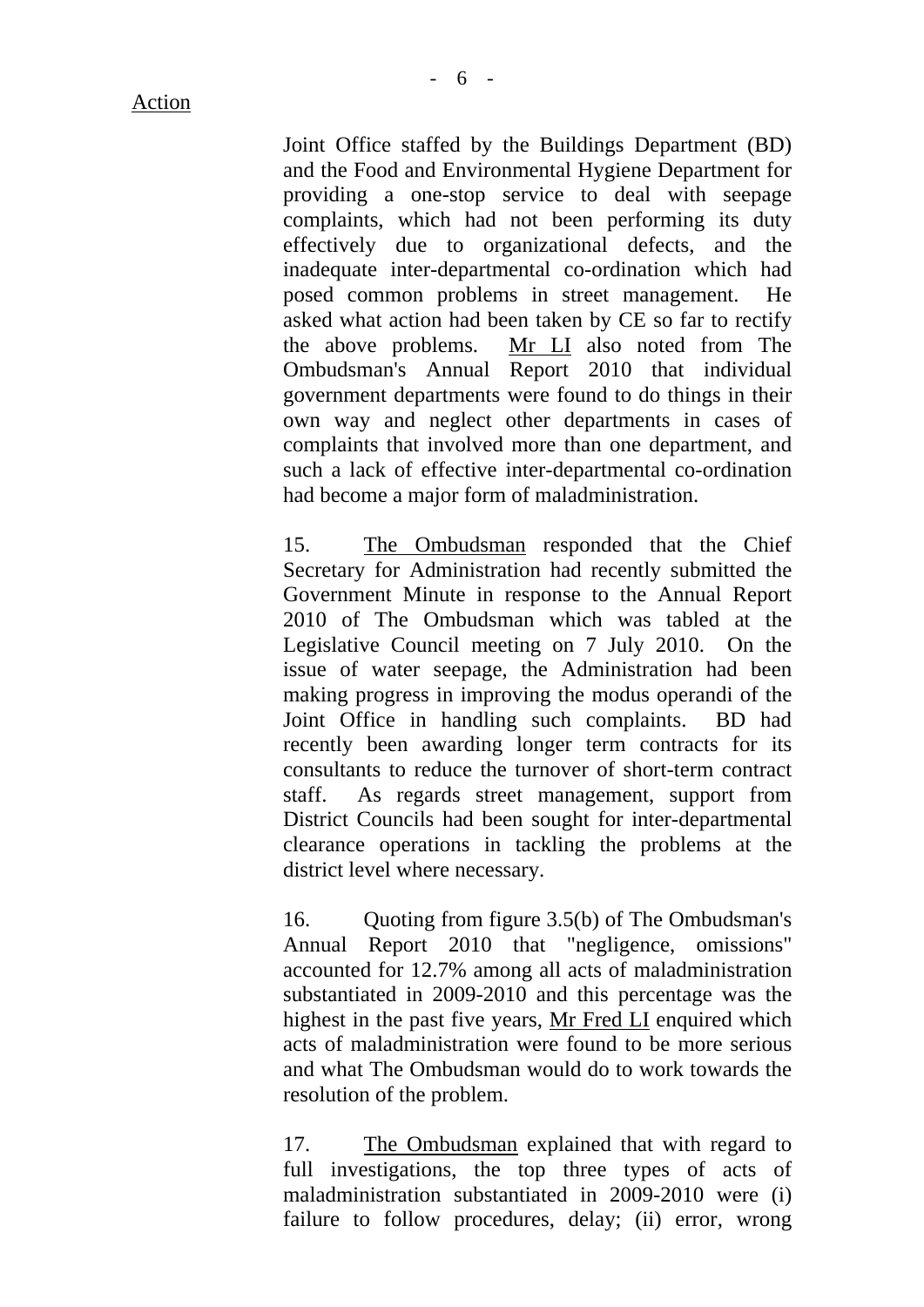decision/advice; and (iii) negligence, omissions. As different complaint cases were caused by different problems and different departments were involved, there was no panacea for all problems. The Office gave due advice to individual departments to improve their respective operations.

## *Implementation of recommendations made by The Ombudsman*

18. Noting that for the 2009-2010 reporting year, seven direct investigations were completed and eight direct investigation assessments were concluded, Ms Cyd HO expressed concern that as the investigation period might span over one to two years, The Ombudsman might not be able to provide timely solutions to the problems investigated, due to lengthy investigation period and the manpower constraint of the Office. She enquired how topics for investigation were prioritized for handling and the mechanism under which government departments were monitored to ensure that the recommendations made by The Ombudsman were implemented.

19. The Ombudsman replied that for the 2007-2008 reporting year, four direct investigations were completed and two direct investigation assessments were concluded. For the 2008-2009 reporting year, six direct investigations were completed and four direct investigation assessments were concluded. As the number of direct investigation teams was increased to two in the 2009-2010 reporting year, seven direct investigations were completed and eight direct investigation assessments were concluded. The number of direct investigations and direct investigation assessments had in fact been increased with additional manpower resource. Given the nature and complexity of direct investigations, it might take half a year up to one year to complete an investigation, depending on the time required to gather sufficient information for the exercise.

20. The Ombudsman further advised that heads of bureaux/departments concerned in fact had a responsibility to report at regular intervals their progress of implementation of The Ombudsman's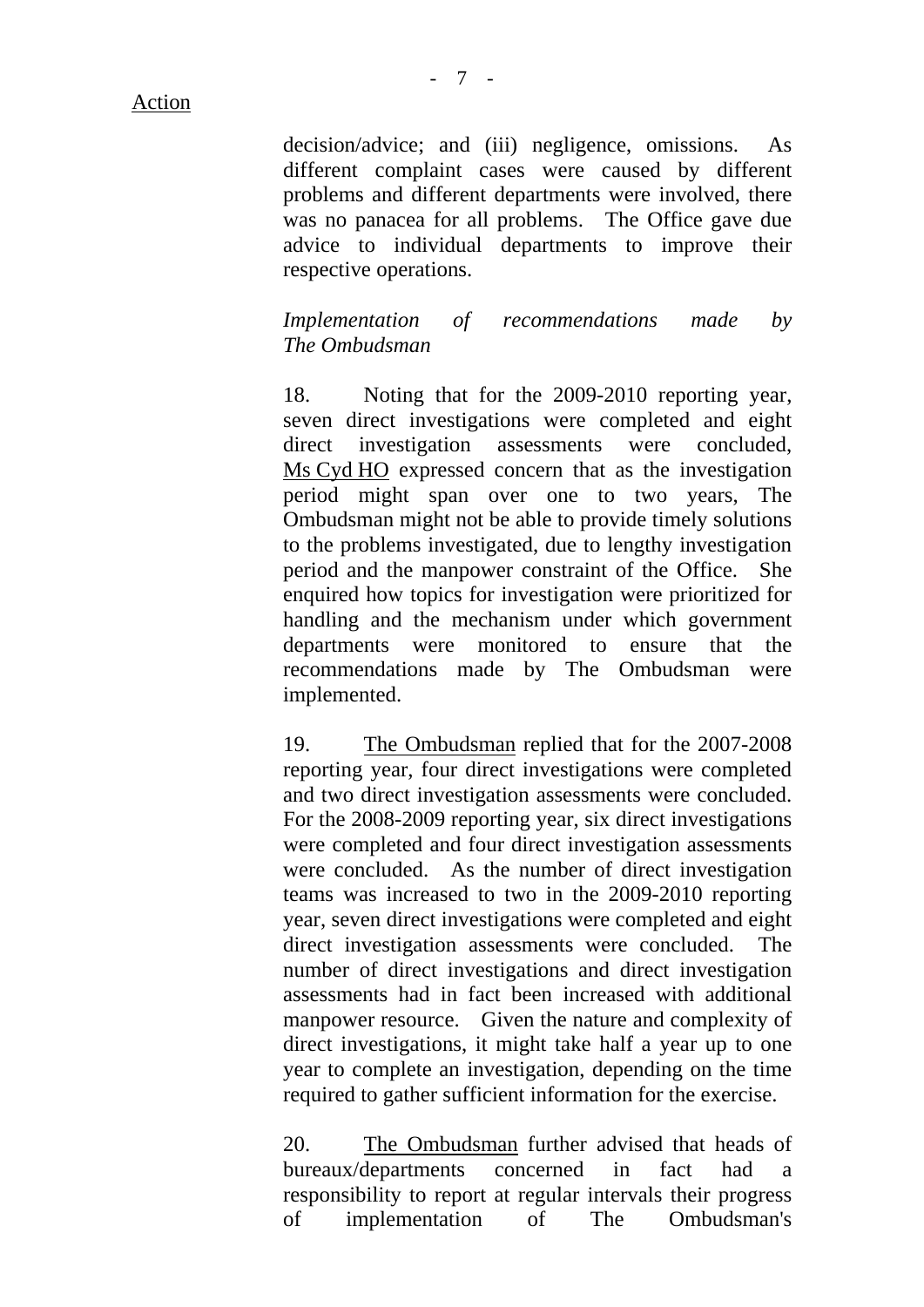21. Ms Cyd HO suggested that The Ombudsman should take the initiative to conduct checks as there existed a possibility that departments might half-heartedly implement the recommendations made by The Ombudsman. She held the view that departments should be encouraged to discuss with The Ombudsman should they find the recommendations difficult to implement or unsuitable.

22. The Ombudsman explained that the chance for departments to implement The Ombudsman's recommendations half-heartedly was low as the Office would conduct checks with the departments concerned on their progress of implementation on a regular basis. The primary role of The Ombudsman was to give opinions to the departments on how to operate effectively, but not to manage them. The Ombudsman may accept counter-proposals from the departments if such proposals were justified as alternative means to improve services.

#### *Favouritism in the provision of services*

23. Referring to figures 3.5(a) and 3.5(b) of The Ombudsman's Annual Report 2010 that "disparity in treatment, unfairness, selective enforcement" was 25.4% among all concluded cases in 2007-2008, while the same category accounted for 12.9% and 69.7% among all acts of maladministration substantiated in 2007-2008 and 2008-2009 respectively, Ms Emily LAU said that she had received complaints from the public that civil servants of different departments had practised favouritism and even treated members of the public differently based on affinity. She stressed that civil servants should exercise fairness and impartiality in dealing with enquiries and requests. Since "disparity in treatment, unfairness, selective enforcement" accounted for only 6.4% among all acts of maladministration substantiated in 2009-2010, she asked whether The Ombudsman had conducted educational programmes for the civil servants not to practise favouritism nor be unfair to the public, thus resulting a decreasing trend in 2009-2010.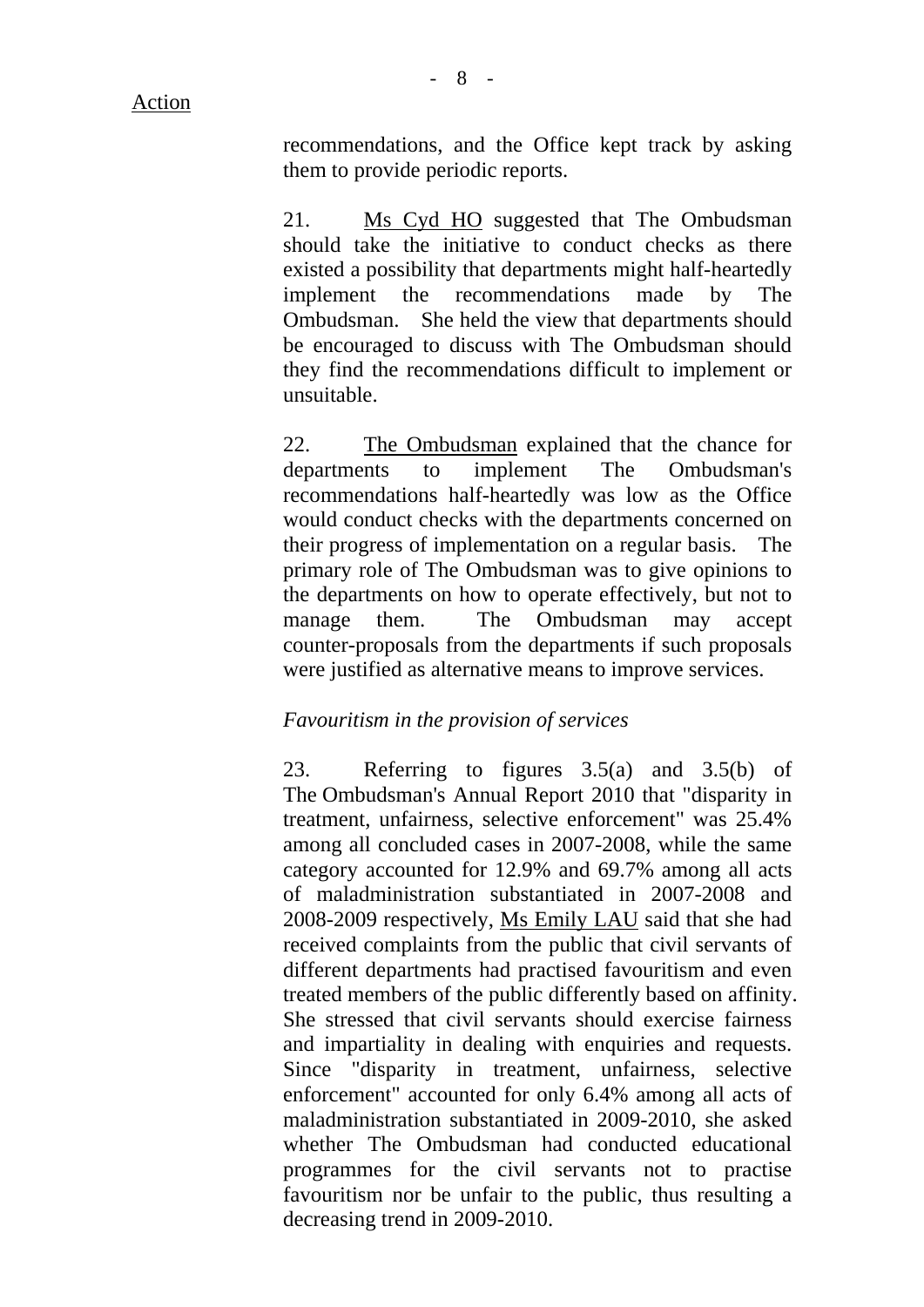24. The Ombudsman replied that the rise in the statistics in 2008-2009 might be due to topical complaints, i.e. an influx of complaints about a particular social issue or a current topic relating to the same action or decision by the same department(s).

The Ombudsman 25. The Chairman and Ms Emily LAU requested The Ombudsman to provide information on this category in relation to the following: (i) the departments involved; (ii) the details of the cases; and (iii) the reason for the rise to 25.4% in 2007-2008 (figure 3.5(a)) and 69.7% in 2008-2009 (figure 3.5(b)).

> (*Post-meeting note*: Information provided by The Ombudsman is in **Appendix I**)

> 26. Quoting an example involving two political parties in which one was allowed and one was rejected to display banners at a location, Ms Emily LAU asked if The Ombudsman felt that civil servants practised favouritism and even treated people differently based on affinity.

> 27. The Ombudsman replied that the nature of complaints was different for cases of "disparity in treatment, unfairness, selective enforcement", and each case had to be considered individually.

> 28. At the suggestion of Ms Emily LAU on enhancing the clarity of the presentation of the statistics, The Ombudsman undertook to consider separating the presentation of "disparity in treatment, unfairness" and "selective enforcement" at future reports to be published by the Office.

### *Definition of aggrieved person*

29. Miss Tanya CHAN said that she had approached the Office as an aggrieved person arising from the case of the felled "ghost tree" at Maryknoll Convent School, but she was declined for being accepted as the aggrieved person in the case. She enquired about the definition of "aggrieved person", and the person(s) to be regarded the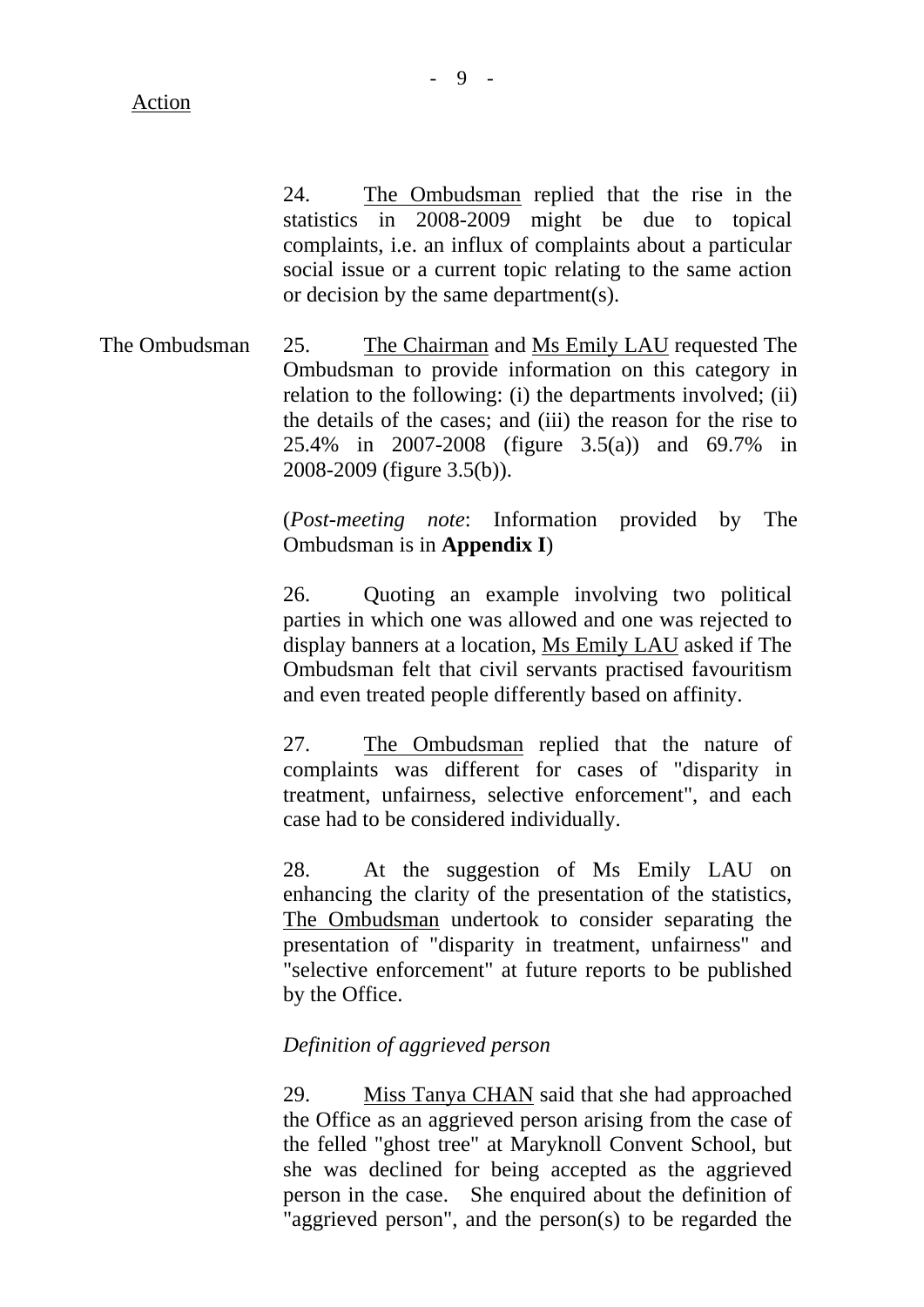Action

30. The Chairman reminded Members to focus the discussion on general issues and enquired about the meaning of "aggrieved person" as defined in the Ordinance.

31. The Ombudsman explained that a person who had sustained injustice in consequence maladministration would be considered as an "aggrieved person" under the Ordinance. The Ombudsman was, in the light of the implementation experience of the Ordinance, seeking legal advice with a view to drawing up guidelines for a clearer definition of "aggrieved person". This would enable a clearer explanation to be made in the event that a complainant could not be accepted as an aggrieved person in a case and thus the case could not be pursued further by the Office.

The Ombudsman 32. Miss Tanya CHAN opined that it would help the public to better understand the definition of "aggrieved person" if an updated definition could be made available on pamphlets to be published by the Office. The Ombudsman replied that the Office would take follow-up action on this matter as soon as practicable. At the request of the Chairman, The Ombudsman also undertook to inform Members of his conclusion on the definition of "aggrieved person" in the light of the legal advice obtained.

*Manpower of the Office* 

33. Noting that the jurisdiction of The Ombudsman had been further expanded to cover more organizations, Mr Jeffrey LAM asked whether: (i) the Office needed more manpower to meet the increasing workload; (ii) there were sufficient channels to get the right people for the job; and (iii) staff of the Office felt more pressure at work in the light of such expansion.

34. The Ombudsman replied that his purview had been extended to include four more organizations since 1 July 2010. The number of complaints involving the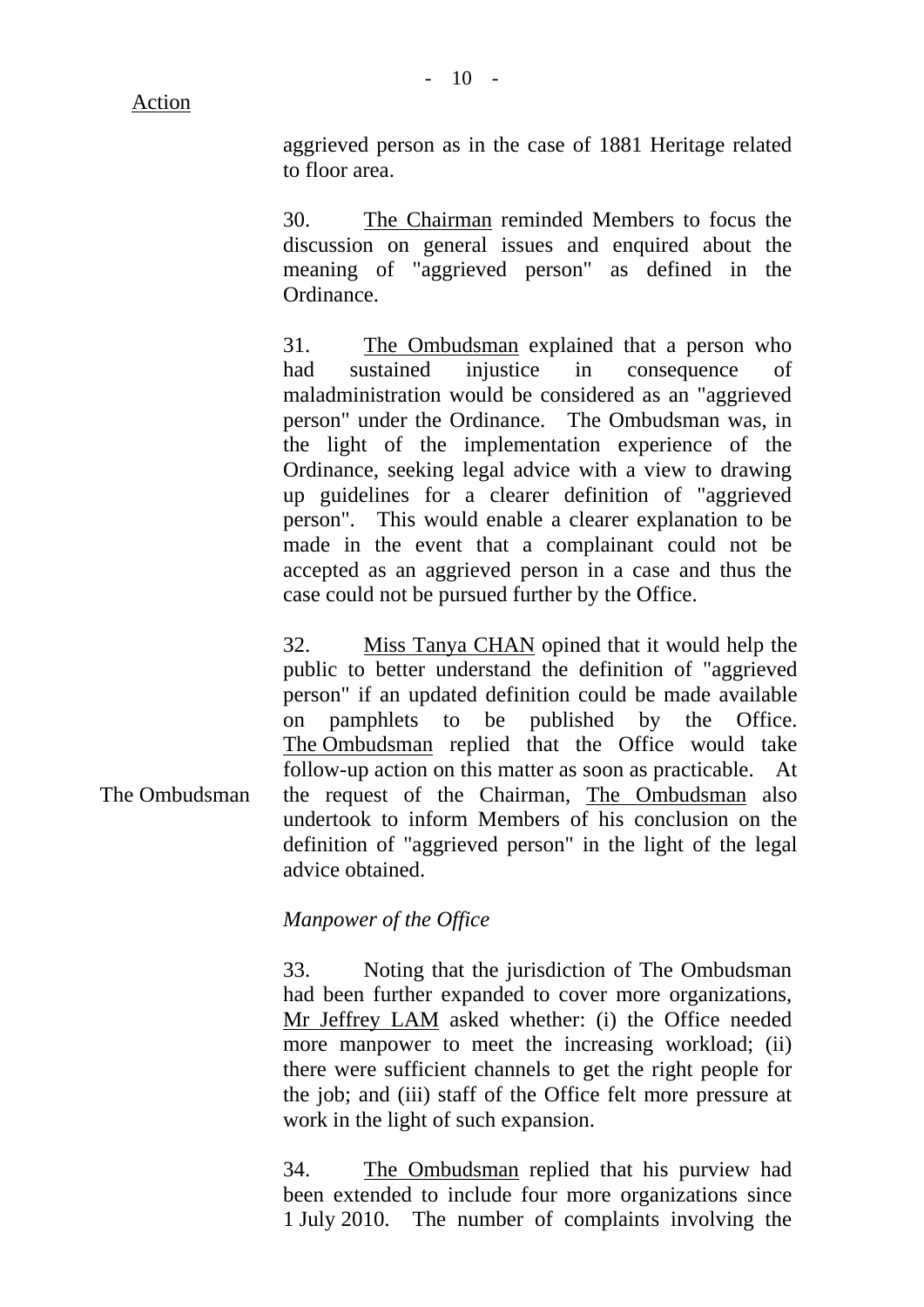35. Mr Jeffrey LAM said that preparing the Office for future challenge was important since it was envisaged that the number of formal/informal complaints to be made to the Office would increase. Referring to the issues of relocation of villagers and landfill disposal last year in which some fierce members of the public tried to stop government officials from taking enforcement action, and that the disorder resulted had met the disapproval of some members of the public, Mr LAM asked how The Ombudsman would strike a balance on the divided views of the society in the course of execution of his duties.

36. The Ombudsman replied that the Office had all along been fair and impartial, and would continue to work in this direction in dealing with complaints. Priority would not be given to political parties or any party with ulterior motives.

## *Discretion exercised by The Ombudsman*

37. Noting that The Ombudsman might in his discretion not to undertake or continue an investigation into a complaint as stipulated in section 10 (2)(d) of the Ordinance, Miss Tanya CHAN asked whether the preceding and incumbent Ombudsmen had done so and what the special circumstances were.

38. The Ombudsman replied that he himself had not exercised such discretionary power and complainants were usually informed of the reasons for the rejection of investigation clearly. If a complaint case had already been duly handled by a government department, the Office would not investigate the complaint.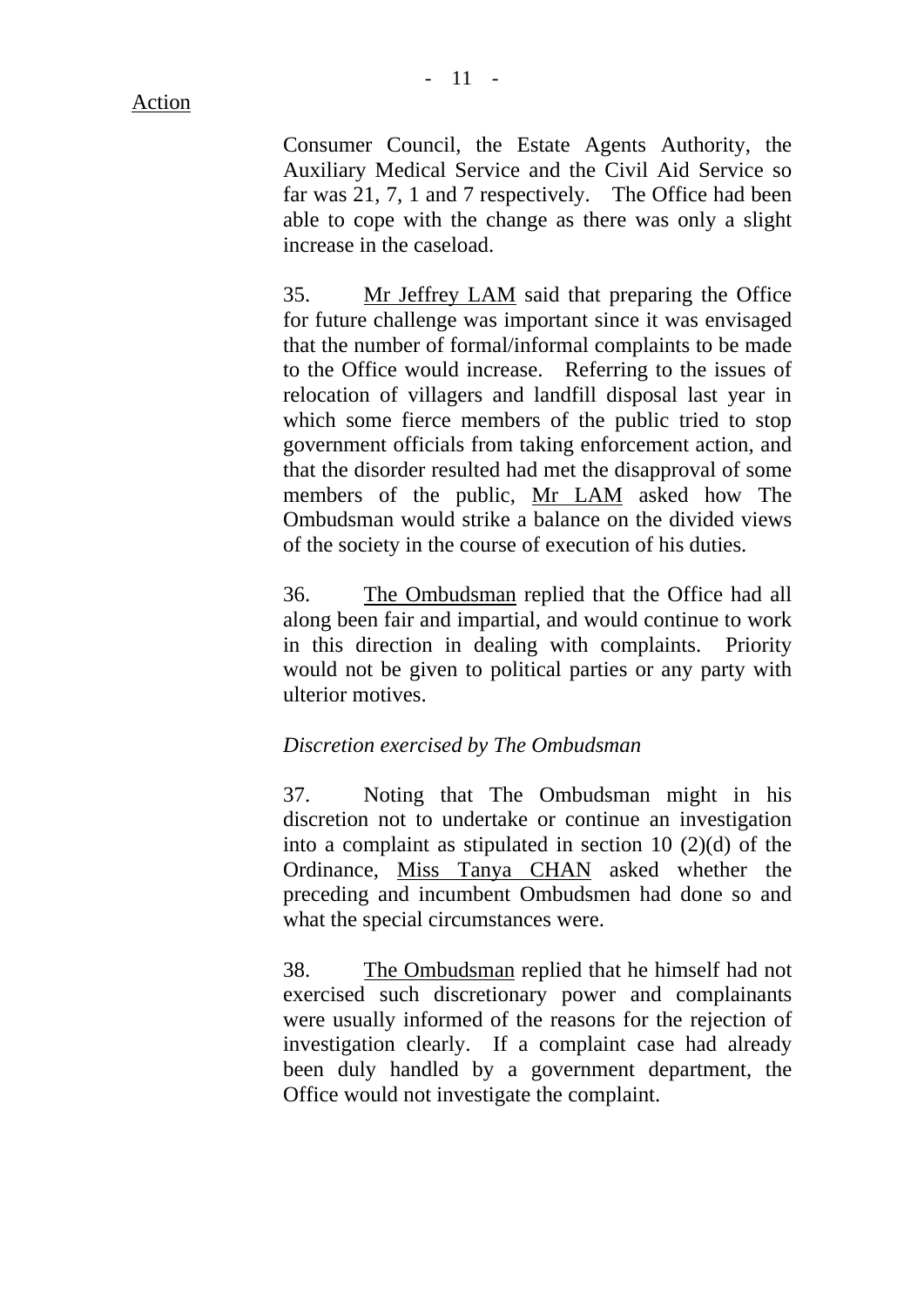39. Noting that the investigation of "effectiveness of administration of Code on Access to Information" was completed, Ms Cyd HO opined that the Code was inadequate to assist the public in accessing information from the Administration. She was also given to understand that the records concerning a case on compensation for disturbance to "fung shui" of villages affected by a railway project were lost Ms HO was of the view that introducing legislation on keeping of public records would help the Administration maintain clear and systematic records and avoid losing information. She suggested that The Ombudsman should initiate a direct investigation into records of the Administration to see whether it had compiled with the administrative guidelines in relation to keeping and deleting records (especially electronic records) to facilitate public's access to information.

40. The Ombudsman explained that he was empowered to investigate complaints related to citizens' right of access to information under the existing "Code on Access to Information". However, legislation on keeping of public records as mentioned had not been enacted in Hong Kong.

41. Noting that some departments had drawn up their own administrative guidelines on keeping records, Ms Cyd HO suggested that The Ombudsman should investigate whether these departments had conformed to the administrative guidelines.

42. The Ombudsman explained that the Office could investigate such cases if the department concerned had drawn up relevant guidelines.

### *Performance of the Office*

43. Noting that the percentage of cases concluded within three to six months was 43.2% and in more than six months was 2.1% in 2009-2010, Ms Emily LAU enquired whether: (i) the cases were complicated; (ii) the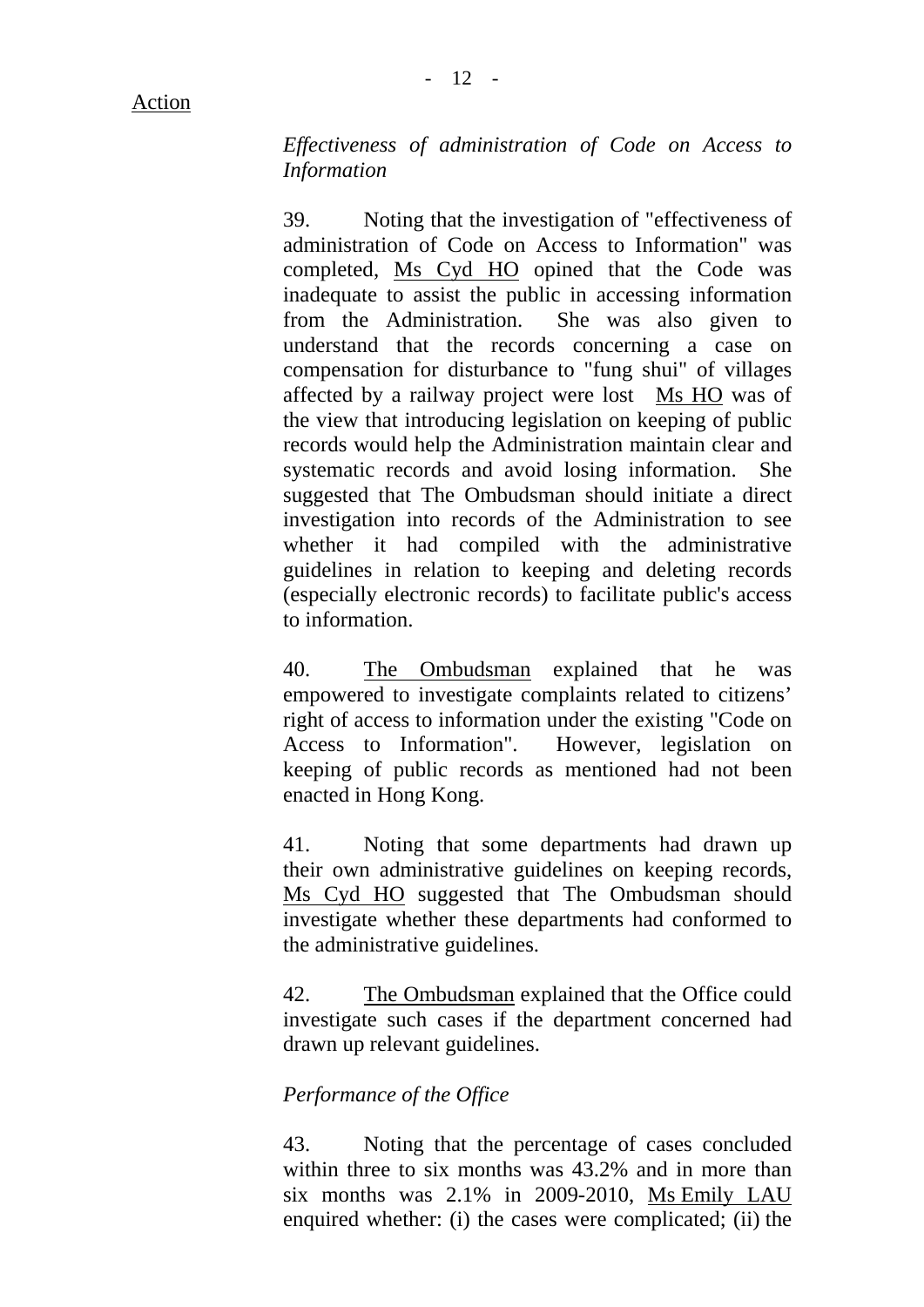manpower of the Office was inadequate; and (iii) a survey on the public's satisfaction on the service of The Ombudsman was conducted.

44. The Ombudsman explained that the processing time of complaints was affected by a number of factors, e.g. the complexity of the case, the number of departments involved, the need for collecting more data, the continued submission of new data by the complainant, etc. The Office had refined its operational procedures in order to speed up the assessment process and reminded departments to reply to The Ombudsman on time. The Office had all along been working its best to limit the processing time of cases to less than six months.

45. The Ombudsman further advised that surveys on the performance of the Office had been conducted on a regular basis. The Office was planning to conduct a perception survey in mid-2011 to gauge the public's views on The Ombudsman.

46. In response to the findings of The Ombudsman that respondents' satisfaction level largely depended on whether their complaints were substantiated, Ms Emily LAU said that many complainants had still thanked her effort even the results of their complaints turned out to be dissatisfied.

The Ombudsman 47. After discussion, the Chairman and Ms Emily LAU requested The Ombudsman to provide clearer and more systematic statistics on complaints and enquiries in 2009-2010. The Ombudsman undertook to provide the requisite information accordingly.

> (*Post-meeting note*: Information provided by The Ombudsman is in **Appendix II**)

### **II. Any other business**

48. There being no other business, the meeting adjourned at 12:10 p.m.

Legislative Council Secretariat 20 January 2011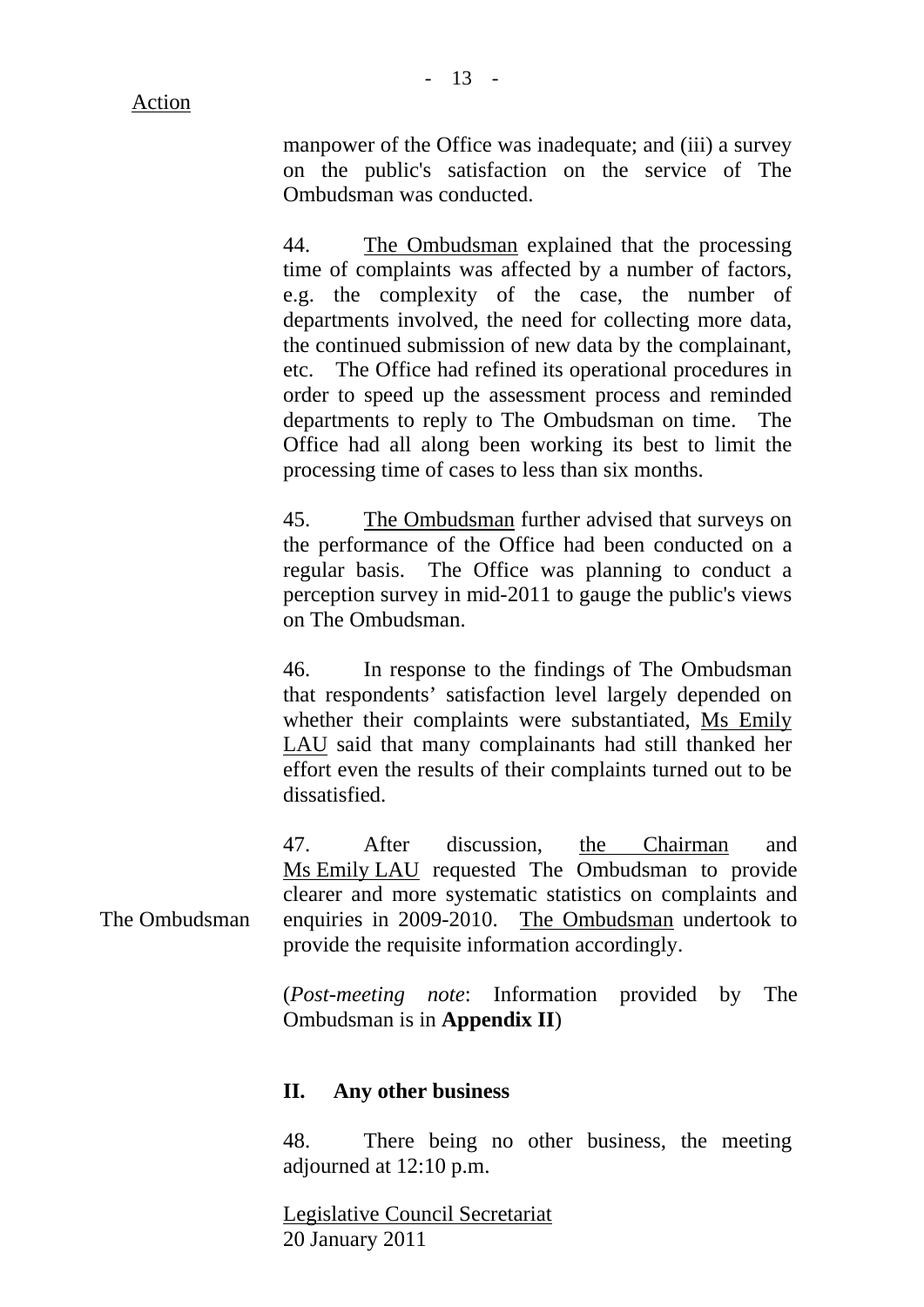#### **Appendix I**

#### Information requested in paragraph 25 of the minutes of the meeting

- (i) Figure 3.5 (a) covers all cases concluded, whether by preliminary inquiries or by full investigations, in the reporting years.
- (ii) Figure 3.5(b) refers only to cases concluded by full investigation.
- (iii) In 2007-2008, the Office concluded 393 and 258 topical complaint cases against the Housing Department and the Lands Departments respectively, all on the issue of the responsibility for maintaining a footbridge linking a Home Ownership Scheme estate and a public housing estate.
- (iv) In the same reporting year, the Office also concluded 344 topical complaint cases against the Television and Entertainment Licensing Authority concerning disparity in its handling of complaints about the Bible and a student newspaper.
- (v) The figure of 69.7% in 2008-2009 mainly relates to 162 topical complaint cases on the "footbridge" issue mentioned in (iii) above.